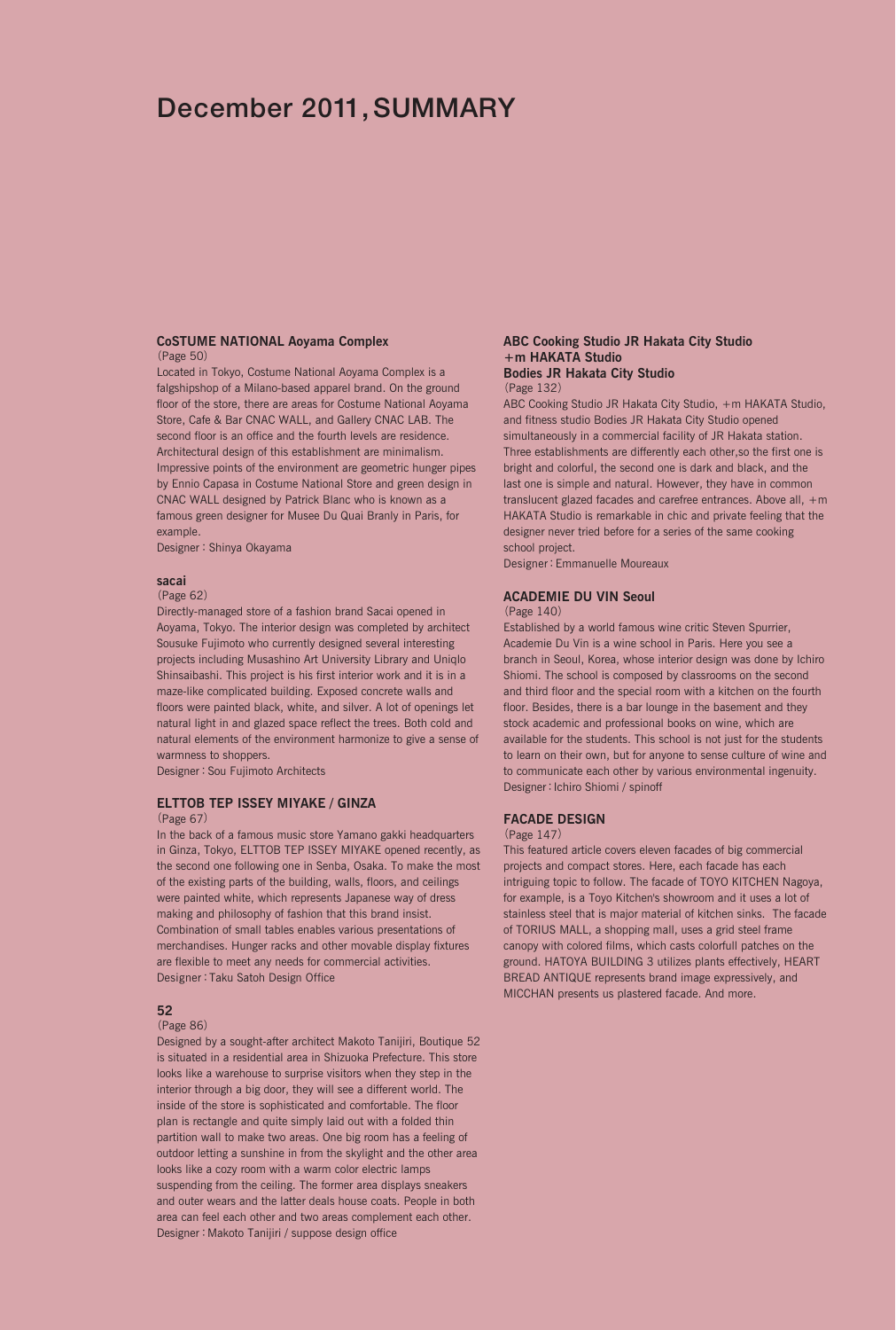works 活用講座 12](最終回)  $\bigcirc$  A in rah D X F ファイルの 3 D 活 用 . and ELEMENTS 361(最終回) 取材・文◎加藤 純 ディテールを消した白くマッシブな ガラスショーケース -<br>テこう! 24] 取材・文◎塩野哲也 採石工場 DAR & INFORMATION 1次

取材・文◎土田貴宏 Scholten & Baijings

# **ADVERTISING**

18 広告 Index 170 広告企画 最新照明器具特集 229 PRODUCT INFORMATION 230 Product File "ファサード&サイン" 232 Topics

|     | 190 「商環況インタビュー 721<br>取材·文◎佐藤千紗<br>神谷利徳                            | 199 | [ Vectorw<br>監修・文C<br>画像やD                   |
|-----|--------------------------------------------------------------------|-----|----------------------------------------------|
| 193 | [社会を変えるデザインキーワード 8]<br>取材·文◎高橋正明<br>Human Centered Design (人間中心設計) | 202 | <b><i><u>DETAIL</u></i></b><br>取材·文C<br>ディテー |
| 194 | [Sign & Graphic Laboratory 36] (最終回)<br>取材·文◎阿部博子                  | 204 | ガラスシ<br>「工場へ行                                |
|     | " 気づき"を生み出すサインデザイン                                                 |     | 取材·文C                                        |
|     | 196 「OWNER'S VISION オーナーに聞く店づくり 121(最終回)<br>取材·文◎鈴木里子              |     | 大谷石杉                                         |
|     | N.HOOLYWOOD 尾花大輔                                                   | 207 | CALENI                                       |
|     | 198 [New Definition of Design デザインの新定義 4]                          | 209 | 年間総目                                         |

- <sup>176</sup> TOKYO DESIGN EVENT 2011
- <sup>184</sup> コスチューム ナショナル:25 イヤーズ 中村竜治建築設計事務所
- 187 アナグラのうた ~消えた博士と残された装置~ 髙島屋スペースクリエイツ トラフ建築設計事務所

# COLUMN & NEWS

- 27 ISHINOMAKI◎加藤 純 被災地の復興を目指す活動体「石巻2.0」
- 29 VAI FN CIA ◎篠田香子 デザインに開花する、地中海の古都バレンシア
- 31 PARIS ◎浦田 薫 オフィスに届く産地直送のフルーツバスケット 32、33 N E W S
	- スマートイルミネーション横浜 / 人づくりプロジェクト SHELF展

## **SERIAL**

190

193

# FOCUS

- 50 コスチューム ナショナル アオヤマ コンプレックス 岡山伸也 ガロア一級建築事務所
- 60 ラグジュアリーブランドの多角的な表現方法 文◎編集部



# NEW SHOP & ENVIRONMENT **新作**

- 62 サカイ 藤本壮介建築設計事務所
- <sup>67</sup> エルトブ テップ イッセイ ミヤケ / ギンザ 佐藤卓デザイン事務所
- 70 ツモリチサト 代官山 イガラシデザインスタジオ
- 74 カバンド ズッカ なんばパークス 武松幸治 + E.P.A.
- 78 アナイ 玉川髙島屋 文田昭仁デザインオフィス
- 82 ヴィア バス ストップ ミュージアム ミリグラムスタジオ
- 86 52 サポーズデザインオフィス
- 90 アースミュージック&エコロジー 舞浜イクスピアリ店 サポーズデザインオフィス
- 94 アースミュージック&エコロジー 大阪梅田ヘップファイブ店 サポーズデザインオフィス
- 96 チキュート ヴァンス エクスチェンジ トレッサ横浜店 柿谷耕司アトリエ

## FEATURE ARTICLE 1 **業種特集** <sup>1</sup> **/ブティック**

- 100 まとふ 表参道本店 吉柳満アトリエ 103 ビヨンド・ザ・タイム 原宿店
- 西脇一郎デザイン事務所
- 106 アンリアレイジ A N R E A L A G E 森永邦彦+mud s n a i l
- 110 ララ 鹿児島 s i n a t o
- 113 ジョンブル プライベートラボ 原宿店 Salt.
- 117 ザ ノース フェイス 原宿店 M a f
- 120 エストネーション ビス モーメント
- 123 ソーシャルメディアと共に進化するファッションメーカー 取材・文◎野田達哉

## <sup>147</sup> 事例 11 題

トーヨーキッチンスタイル 名古屋/トリアスモール/リゾ/ハトヤビル 3 / 海鮮釜居酒屋 花火/新天地 みっちゃん/バルコム ユースト スタジオ/ ハートブレッド アンティーク 岐阜店/マテリオベース/ノエサロン/ブルームフラワーズ

## SPECIAL FEATURE **特集/ファサード・デ ザイン**

- 128 パティスリー・ラボ・ツジ 乃村工藝社 132 ABC Cooking Studio JR博多シティスタジオ
	- $+m$  HAKATA $72$ Bodies JR博多シティスタジオ エマニュエル・ムホー アーキテクチャー+デザイン

## FEATURE ARTICLE 2 **業種特集** <sup>2</sup> **/クッキングスクール** & **テストキッチン**

- 136 ブリアンスタイル コアデザイン + K a z u v a K a w a s h i m a 140 アカデミー・デュ・ヴァン ソウル校
- スピン・オフ 144 たまごキッチン
- スーパーマニアック